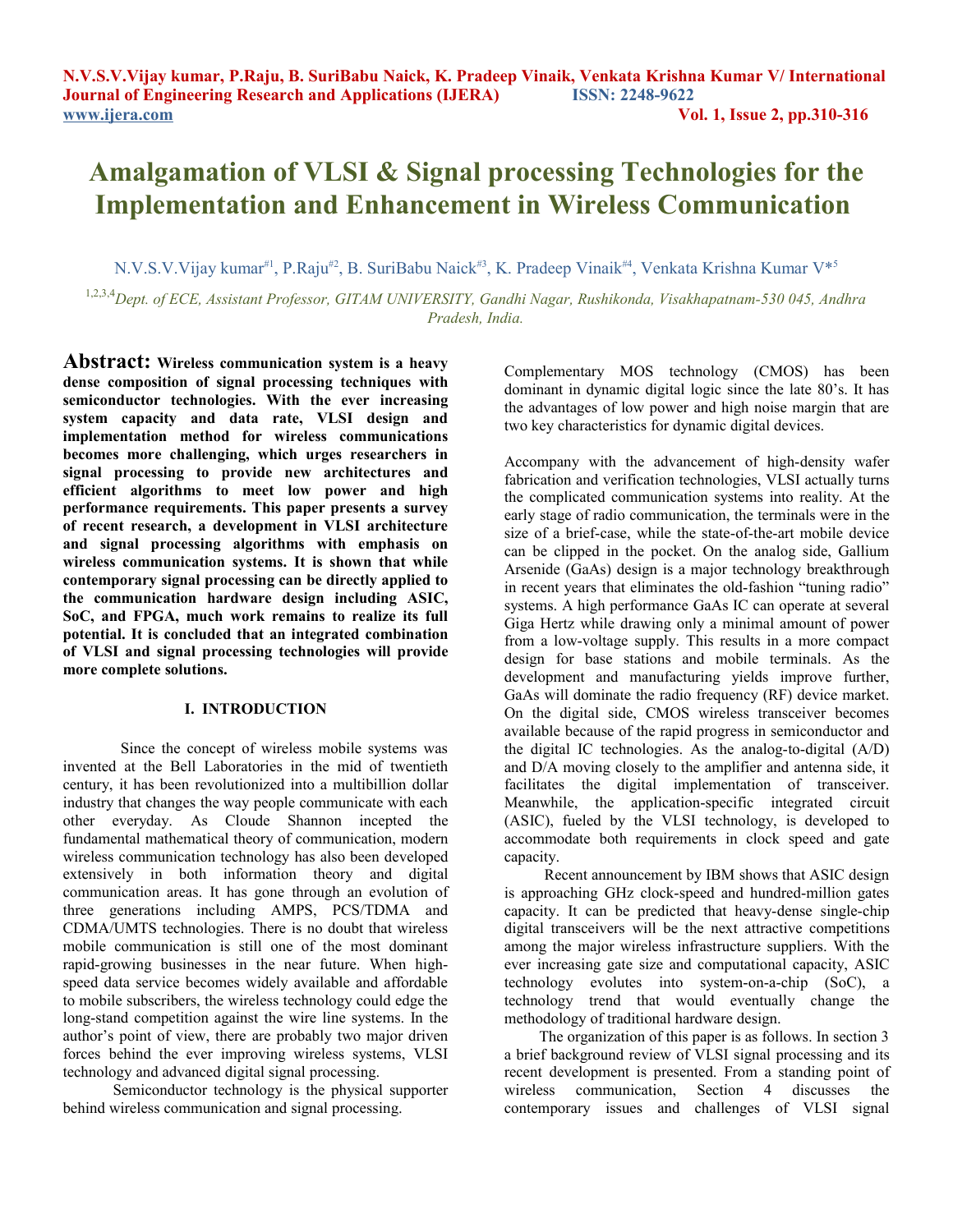processing for hardware design. Section 5 facilitates case studies to provide examples of efficient design and implementations of pipelined and recursive structures. We conclude in Section 6 with some predictions about the future of VLSI signal processing research in wireless communication.

## **II. DSP AND VLSI INTEGRATION**

 General digital signal processing (DSP) processor becomes widely used these days in almost every market of consumer electronics, computers, communications and networking systems. Retrospectively, it is found that DSP system was also driven by VLSI design and semiconductor technology. Since the first DSP processor introduced by Texas Instrument in 1988, its spectacular expansion in the applications is facilitated by the exponential growth complexity offered by the integrated circuit technology, commonly known as Moore's law [2]. As the semiconductor evolutes from micrometer (μm) to nanometer (nm) technologies, the DSP processor clock rate has been elevated from a few to hundreds of megahertz (MHz). While general DSP still remains popular in many areas today, signal processing is reaching to a point far beyond that general DSP processor can handle in terms of capacity and performance requirement, especially in the communication and networking area. ASIC or application-specific signal processor (ASSP) can be uniquely designed to implement the complex signal processing algorithms using highly pipelined multiprocessing architectures. With less consideration of general programmability, the speed performance and power consumption of ASIC or ASSP are much better than general DSP processor. While signal processing research supplies the algorithms to further improve the quality and capacity of wireless communication systems, VLSI design and implementations play a crucial role in turning theory into reality. Therefore, both signal processing and VLSI technologies should be iteratively developed in a parallel form.

## **III VLSI AND SIGNAL PROCESSING OVERVIEW**

. The research in the area of VLSI signal processing has enjoyed a surge of interests during the last decade. The signal processing revolution is largely driven by the flourish semiconductor industry and communication technologies. Historically, modern signal processing algorithms defined a heterogeneous architecture platforms, including microprocessors, digital signal processor (DSP), applicationspecific integrated circuit (ASIC), and system on a chip

(SoC). Communication system is a heavy dense composition of signal processing algorithm and information theories. With the ever increasing system capacity and data rate, VLSI design and implementation method for telecommunication systems becomes more challenging, which urges researchers in signal processing area to provide new architectures and efficient algorithms to meet heavy computation and high performance requirements. Therefore, research in VLSI signal processing is critical in the advancement of telecommunications and integrated circuit technologies.

 Because of its widespread practice in advanced computer and communication technologies, DSP algorithms themselves are being subjected to more demanding innovations. As information-age industries constantly reinvent ASIC chips to pursue high-performance lowerpower design, there is a constant need for research collaborations in VLSI signal processing. The research in this subject is to design and develop new architectures, algorithms and techniques for VLSI implementation of signal processing.

 During the last decades, institutional researchers and industrial engineers have made significant progress in the VLSI signal processing area. One of the most important contributions was the study of signal processing algorithms for high-speed low-power VLSI design. Many algorithms, such as Cordic algorithm, systolic array, bit-series, digitseries and et al, have been well studied and analyzed to accomplish high-speed low-power design for signal flow architecture . Low-power CMOS design was one of the major issues for algorithm-based design and implementations. Systolic array design methodology was well studied using mapping techniques. In this subsection, algorithm-based lowpower high-performance multimedia signal processing was the main developing topic. Real-time application drives the algorithm designer to meet both the speed and performance requirements. Pipeline and parallel structure are commonly used to improve the throughput of signal processing data flows. Given the limitation of system clock rate, a general signal processing algorithm may be modified to meet the speed requirement with little scarification in performance. This field of study bridges the gap between algorithm designer and circuit designer.

 Another important aspect of VLSI signal processing research is to investigate the fundamental building blocks (or library cells) for telecommunication system, commonly referred as intellectual properties (IP). Shrinking circuit feathers and rising transition density have spawned the astonishing large system-on-a-chip (SoC). Transistor deployment and simulation has surpassed the capacity of an ASIC design team. Modern SoC design method has to surpass the register transport level (RTL) design process. To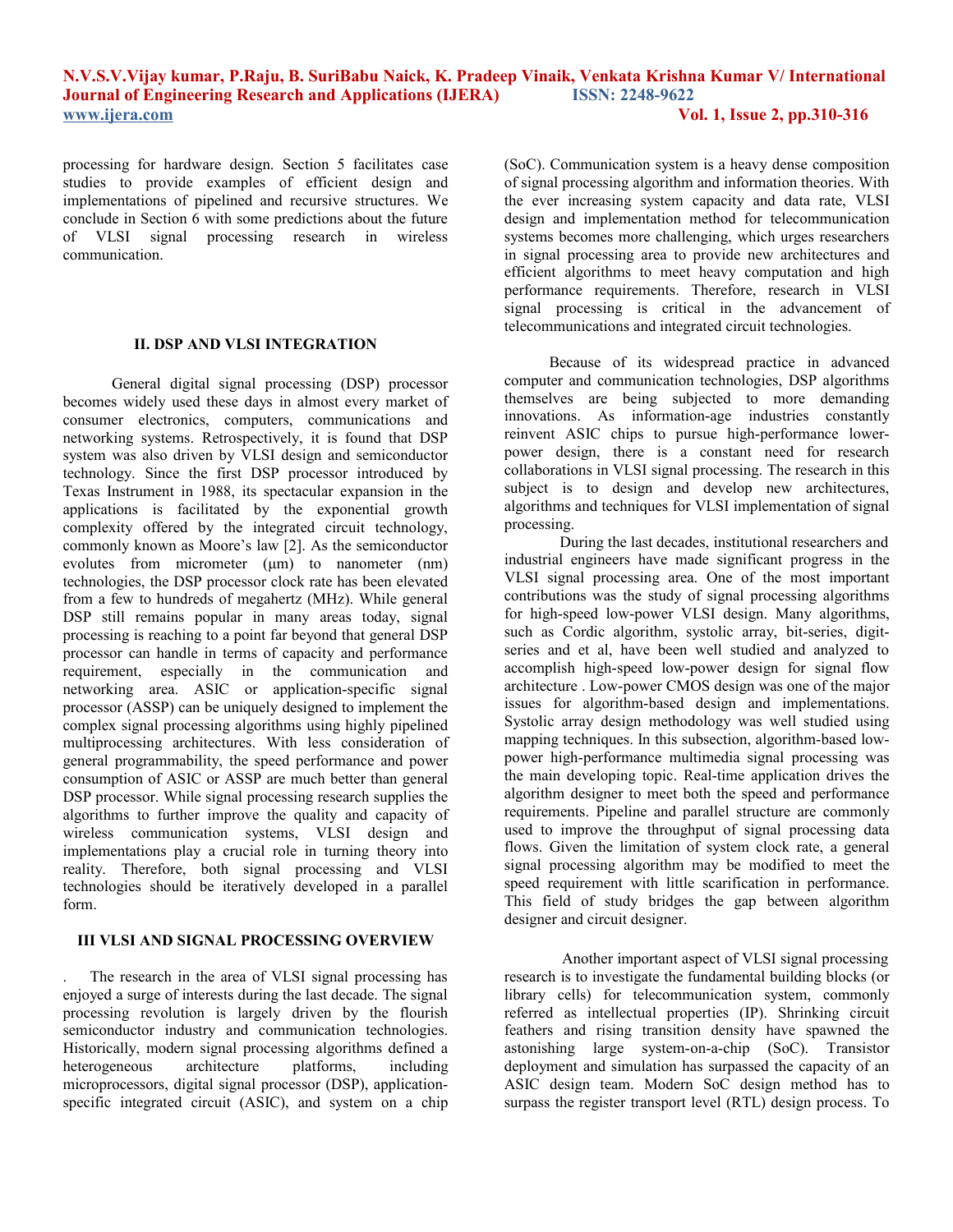build a system on a chip, a design house or semiconductor company will have to use a set of multiple IP cores acquired from out-sourced IP providers. Many research institutions and companies have contributed extensively on the IP development for wireless communications, including digital radio transceiver, voice over IP (VoIP) protocol, intelligent antenna (IA), Viterbi decoder, turbo decoder, digital IF channel filter, Bluetooth chipset and many others. These IP cores are usually designed, synthesized and laid out with VLSI tools, and become marketable stand-alone packages. Those ready-to-use IP cores are well positioned in the frontier of the communication industry. The research works in this direction are likely to continue and grow along with the presence of new signal processing algorithms.

 The successful story of general-purpose DSP in the last decade is well known in the industry. However, VLSI signal processing implementations are far beyond the concept and structure of general purpose DSP processors.

 In telecommunication networks, a simple system usually consists of many signal processing devices varying in size and capacity. These devices include ASIC, FPGA, ASSP, DSP, PLD and et al. A general DSP processor normally has the advantage of software controlled programmability, but it generally has very limited computational resources with only a single or dual built-in processing threads. Complicated signal processing algorithms for telecommunication require high-performance large-capacity device to accommodate the implementations. Therefore, hundreds of millions of ASIC chip sets are designed and manufactured to carry the processing task in commercial telecommunication systems. These arguments demonstrate that VLSI design method and semiconductor technologies are mainly driven by the highdensity integration of signal processing implementations. In contrast, VLSI chip design provides a hardware platform to apply the advanced signal process algorithms to real-time systems.

 As semiconductor industries move towards nanotechnologies, it will create ampere space for researchers in signal processing to implement extremely complicated algorithms. In prospective, VLSI signal processing remains as one of key technical areas that requires both the knowledge of VLSI and digital signal processing to design more affective and more efficient telecommunication systems.

### **IV CONTEMPORARY ISSUES IN WIRELESS &**

#### **COMMUNICATION HARDWARE DESIGN**

 Most of the signal processing or communication algorithms are not initially targeted for VLSI implementations. In recent years, researchers in wireless communication area have developed a considerably large

amount of advanced algorithms through modeling and simulation. These algorithms are generally proposed and initialized with significant performance improvement. Unfortunately, it is not unusual to learn from the field engineers that the actual implementation of the algorithm on given hardware platform hardly reaches the same level of performance as indicated in computer simulations. There are several possible reasons that could contribute to the discrepancies between design and simulation. The algorithm simulation, generally performed using high-level languages with floating-point operations, has potential issues while matching with a fixed-point hardware design. For a large system such as the entire physical layer of mobile communication, it is difficult to simulate the entire system to the level of details for each bit or symbol. From VLSI design point of view, there are also challenges to model and simulate a multi-million gates ASIC or SoC to process a relatively large set of data samples. This section presents the contemporary issues and challenges for VLSI signal processing in wireless communication.

## *4.1 BIT-EXACT DESIGN MODELING*

 The hardware design process is to translate the sophisticated signal processing algorithm into fixed-point hardware gates or standard library cells. Generally a highlevel signal processing algorithm designer does not always consider the effects of fixed-point quantization issues. Even though a design of floating-point arithmetic logic unit has been available for a long time, a complete design of signal processing flow in floating-point does not yet exist largely due to its design complexities and hardware costs. Bit-exact modeling of a sophisticated signal processing algorithm to match hardware design is still a remaining issue in VLSI signal processing research.

 An emerging technique, called C-model, is getting attraction from both algorithm and circuit designers. It keeps the property of using high-level language for simulation and modeling that favors the traditional algorithm designer. It also includes the concept of dynamic range. In practice, it employs integer operations with consideration of truncation and saturation effects. The concept of C-model is designated to bridge between the algorithm simulation and hardware modeling. Preliminary experiments shows that C-model simulation is about  $2~5$  magnitudes faster than hardware description language (HDL) model simulation. The goal of C-model development is to achieve bit-exact matching with the actual hardware design. The formal method of this technique is still not yet defined. The semantics and grammar extension for C-model design requires contributions and acceptance from both VLSI and signal processing parties. Therefore, it is expected that bit-exact modeling techniques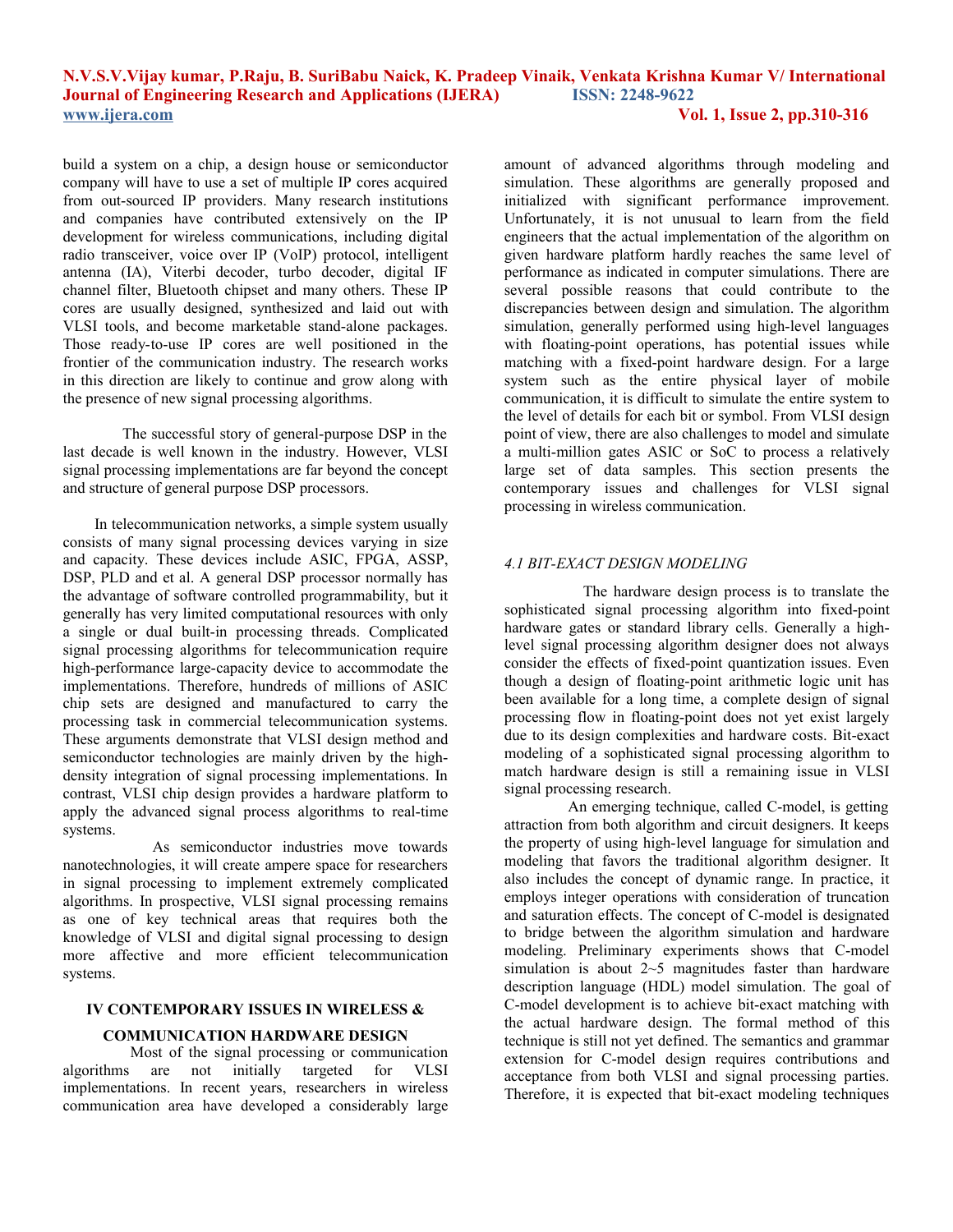will attract more attentions in VLSI signal processing research community.

## *4.2 HETEROGENEOUS ARCHITECTURE FOR SIGNAL*

#### *PROCESSING*

 As we pointed out in the Section 3, pipeline techniques and parallel structures have been well studied for implementation of signal flows. In literature, it reveals many techniques to implement signal flow algorithms, such as filters, with a minimal number of logic gates to produce high throughput. However, many DSP algorithms are much more complicated than filters and flow processing. It involves recursive, iterative or adaptive algorithms in order to solve complicated signal processing problems. Adaptive coding in wireless communication is one example. Traditionally, iterative loops can be processed conveniently by a type of instruction-set processor. A heterogeneous architecture should include high-throughput parallel processing units as well as serial processing units for recursive or iterative operations. To the author's knowledge, there is no existing design method available for this type of heterogeneous architecture.

 It is not a completely new idea to incorporate an embedded processor (core) into a signal processing ASIC. However, an embedded processor, such as a Power PC core, requires a large number of logic gates and recourses. If a given signal processing algorithm involves mainly a structure-type processing, it is not worth to include an embedded processor into the design. Furthermore, it is not feasible to include for ASIC devices relatively small in size. Now, it urges novel architectures and designs to accommodate the requirement of heterogeneous processing units. A custom-type serial processor design with less logic gates will prevail in the heterogeneous VLSI signal processing architecture.

#### *4.3 VLSI SIGNAL PROCESSING EMULATION*

 Upon completion of signal processing algorithm design and simulation, VLSI designers undertake the job to implement it with ASIC design representations. It is well known that wafer fabrication is an expensive process in silicon device manufacturing. Therefore, VLSI design verification becomes necessary before release it to the foundry. The state-of-the-art software simulator is able to load a multi-million gates ASIC design synthesis on a powerful workstation providing enough memory space. But the actual simulation time makes it impractical for design verification. Experiment shows that a standard design with 8 million-gates takes about 24 hours to run through 1000 samples of data on a 2 GHz workstation. In practice, it may

require a complete set of tests with many different configurations or scenarios. The emulation techniques for VLSI signal processing are expected to replace the timeconsuming software simulation.

 Signal processing algorithm designers use the emulation platform to demonstrate real-time performance for functional verification. Many practical ASIC implementation issues can be encountered and resolved at the emulation stage. This would significantly shorten the design cycles between algorithm simulations and hardware representations. As the clock speed and gate size of ASIC device increases, it is a challenge for engineers to establish a corresponding emulation system. In recent years, FPGA device has enjoyed a surged expansion both in capacity and speed grid.

 A state-of-the-art FPGA device contains more than 6 million logic gates, and it can operate at more than 800 MHz. This makes a high-speed large-scale emulation platform physically possible. However, there remain many practical issues to convert an ASIC design into a FPGA-based emulation platform. It is almost evitable to modify the ASIC synthesis body before emulations due to the architectural difference between ASIC and FPGA. The memory hierarchies and instantiations are also quite different from each other. In fact, the clock speed of FPGA devices may never catch up with ASICs due to its intrinsic complexity, and retiming technique is necessary to emulate the design in sub-clock speed domain. Emulation techniques for VLSI signal processing play an important role in accelerating design verifications.

#### **V CASE STUDY**

 In this section, we present two design cases to illustrate the studies of VLSI signal processing. Decimation filter design using pipelined structure is described with diagrams. For recursive algorithms, such as a IIR filter, sampling rate issues at the hardware implementation stage are discussed.

# *CASE STUDY (I): PIPELINED POLYPHASE FIR FILTER*

 A low-pass filter is designed to decimate the sampling data rate from 92.16 MHz to 30.72 MHz. These frequency ranges are commonly used in CDMA radio transceivers. As listed in Table 1 for Texas Instrument GS-40 0.13 μm technology, multipliers cost more logic gates than adders and registers. Also, to construct the same type of element, it needs more gates for higher speed operation. This is largely due to the internal pipelines used by high-speed multiplier or adder.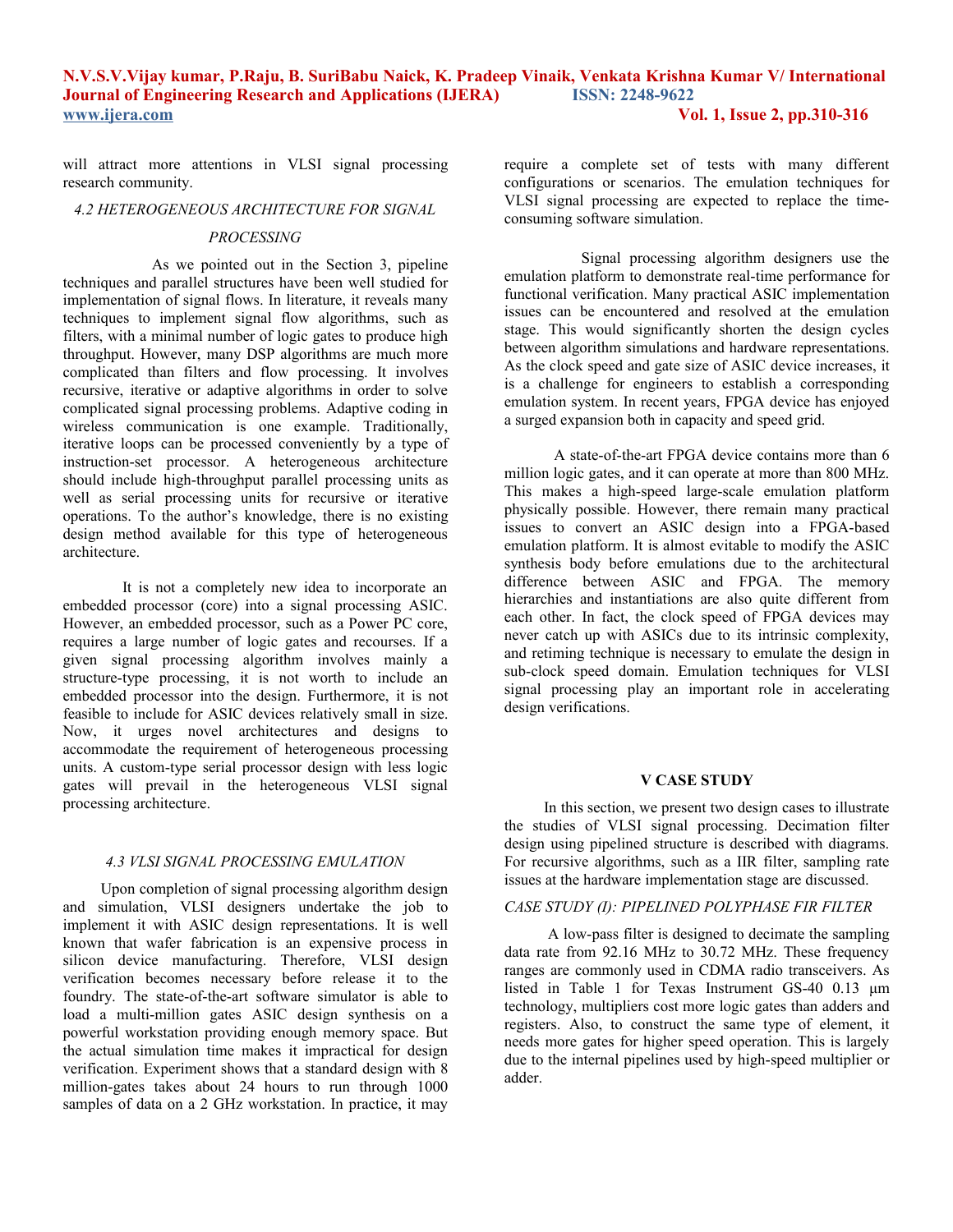As shown in Figure 1, the in-phase (I) and in-quadrate (Q) data samples are pipelined before entering to the filter structure. Taking advantage of Polyphase architecture, three sections of sub-filters are time-multiplexed to share the same multiplier. This cuts the total number of multipliers from 54 down to 9, and it reduced the total gate count considerably. It is worth to note that quantization effect has been considered for the pipelined FIR design. Simulation has been performed to obtain the optimal bit-width at each stage, including multipliers, adder trees and the final summations. Insufficient bit-width resolution would degrade the performance of signal processing noticeably.

 Error vector magnitude (EVM) is a common measurement on performance degradations in communication systems. Lower EVM number is desirable. But it generally results in more bit-width of the signals, and it effectively prompts for more logic gates in hardware. Therefore, both input and output signals should be characterized properly to obtain the best trade off between the EVM number and actual gate-size.

# *CASE STUDY (II): DOUBLE SAMPLING RATE RECURSIVE IIR*

 Implementation of IIR filter is different from FIR because of its recursive property. Simple first-order IIR filters are widely used in communication systems. It can be used as a tracking factor in the automatic gain control (AGC) system block. The system function is stated as,

$$
H(z) = \frac{a}{1 - (1 - a)z^{-1}} \tag{1}
$$

| $\mu$ and $\mu$ and $\mu$ and $\mu$ and $\mu$ and $\mu$ and $\mu$ and $\mu$<br>- 0011 |                |            |            |              |                     |             |
|---------------------------------------------------------------------------------------|----------------|------------|------------|--------------|---------------------|-------------|
| Circuit                                                                               | l-bit Register | 16x16      | 16x16      | 16-bit Adder | 16-bit Adder        | Multiplexer |
| Element                                                                               |                | Multiplier | Multiplier | $100$ MHz)   | $(200 \text{ MHz})$ |             |
|                                                                                       |                | $100$ MHz) | (200 MHz)  |              |                     |             |
| Number of                                                                             | 10             | 4526       | 18759      | 682          | 351                 |             |
| Gates                                                                                 |                |            |            |              |                     |             |

**Table 1. Approximate number of gates for each circuit element (TI-GS40)**

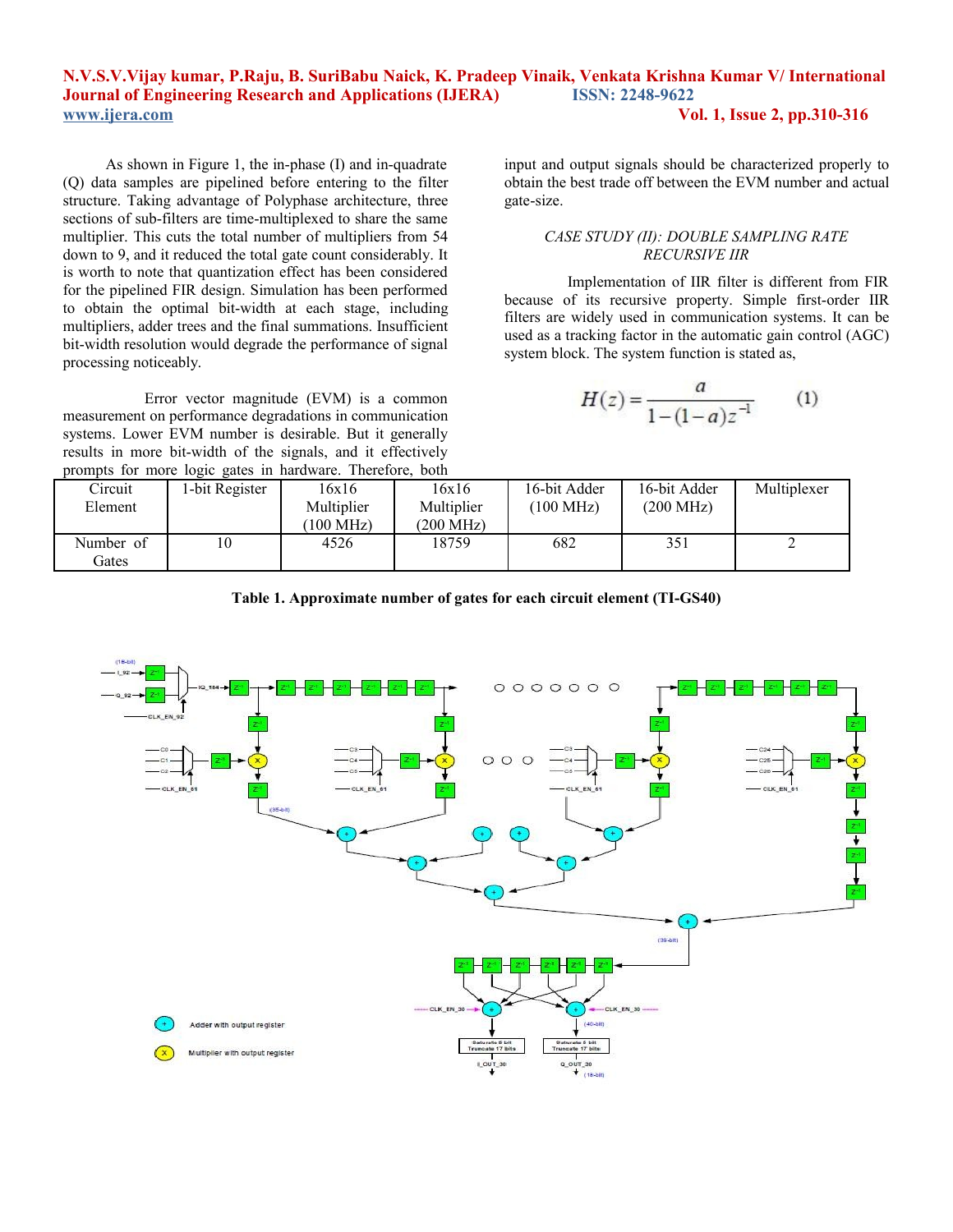#### **Figure 1. Architecture of a decimation-by-3 Polyphase filter**

If a  $\rightarrow$  1, it is approximately a step response. If a  $\rightarrow$  0, the output changes gradually with input. Figure 2 depicts the details of an implementation of the first-order IIR filter. For general practice, the output of adder or multiplier needs to be registered before next processing element to meet the timing requirement. For the recursive structure in Figure 2, the feedback signal from the output has to get through at least one adder and one multiplier. This introduces two delay units as minimal. Double sampling rate technique is presented here to resolve this issue. The actual implemented function for the IIR is,

$$
y_n = ax_{n-2} + (1 - a)y_{n-2} \tag{2}
$$

 It requires the filter operating at twice the original data rate. In fact, this double sampling rate IIR filter is effectively performing exactly the same as the original filter.



**Figure 2. Architecture of a double sampling recursive IIR**

 Generally, pipelined structure can be applied to increase the throughput of the system in the price of more output delays. Parallel architecture is selected to reduce the number of circuit elements while increasing its operating speed. The recursive system presented above meet the performance requirement by increasing the sample rate. These are common trade-offs and solutions for VLSI implementation of signal processing algorithms.

## **VI CONCLUSION**

 Advances in application-specific integrated circuit (ASIC) are continually moving global communication technologies towards its ultimate goal: to securely transfer data, voice and image information to anywhere at anytime.

This industrial evolution relies on VLSI signal processing research to provide efficient algorithm and to accommodate it into silicon dies. This paper provides a general review of recent advances in VLSI signal processing. It mainly includes high-speed low-power VLSI design for digital signal processing, DSP and communication block set IP core design, and telecommunication ASIC devices. For next generation mobile communication, analog components are pushed towards the front-end antenna. Digital transceiver is taking over the main signal processing tasks. Therefore, VLSI signal processing plays an important role in the mix of next generation wireless communications. Collaborations between algorithm and VLSI designer are aimed to reduce the overall product cycle of advanced signal processing technologies. As the device clock rate and gate capacity increases, it relies on the research in VLSI signal processing to fully realize its potentials.

 In conclusion, VLSI signal processing is a promising technique including both signal processing algorithms and VLSI design methodologies. Current research in the area leverages contemporary semiconductor, VLSI, DSP and communication technologies in an effort to support the ever increasing demand of telecommunication systems. However, there still remain many challenging issues in system modeling, architectures, and emulation techniques. Research in this area is likely to continue making impact on the next generation wireless communication systems.

#### **VII BIBLIOGRAPHY**

- [1] Q. Bi, G. I. Zysman, H. Menkes, "Wireless mobile communications at the start of the  $21<sup>st</sup>$  century", IEEE Communication Magazine, pp. 110-116, Jan. 2001.
- [2] J. M. Babaey, R. Brodersen, W. Gass, T. Nishitani, "VLSI Design and Implementation Fuels the Signal-Processing Revolution", IEEE Signal Processing Magazine, pp. 22-37, January 1998.
- [3] K. Parhi, "VLSI Digital Signal Processing Systems: Design and Implementation", Wiley, 1999.
- [4] K. Wakabayashi, T. Okamoto, "C-based SoC design flow and EDA tools: an ASIC and system vendor perspective", IEEE Transactions on Computer-Aided Design of Integrated Circuits and Systems, vol. 19, no. 12, pp. 1507-1522, Dec. 2000.
- [5] K. Lange, G. Blanke, R. Rifaat, "A software solution for chip rate processing in CDMA wireless infrastructure", IEEE Communications Magazine, pp. 163-167, Feb. 2000.
- [6] K. Kundert, H. Chang, D. Jefferies, G. Lamant, E. Malavasi, F. Sending, "Design of mixed-signal systemson-a-chip", IEEE Transactions on Computer-Aided